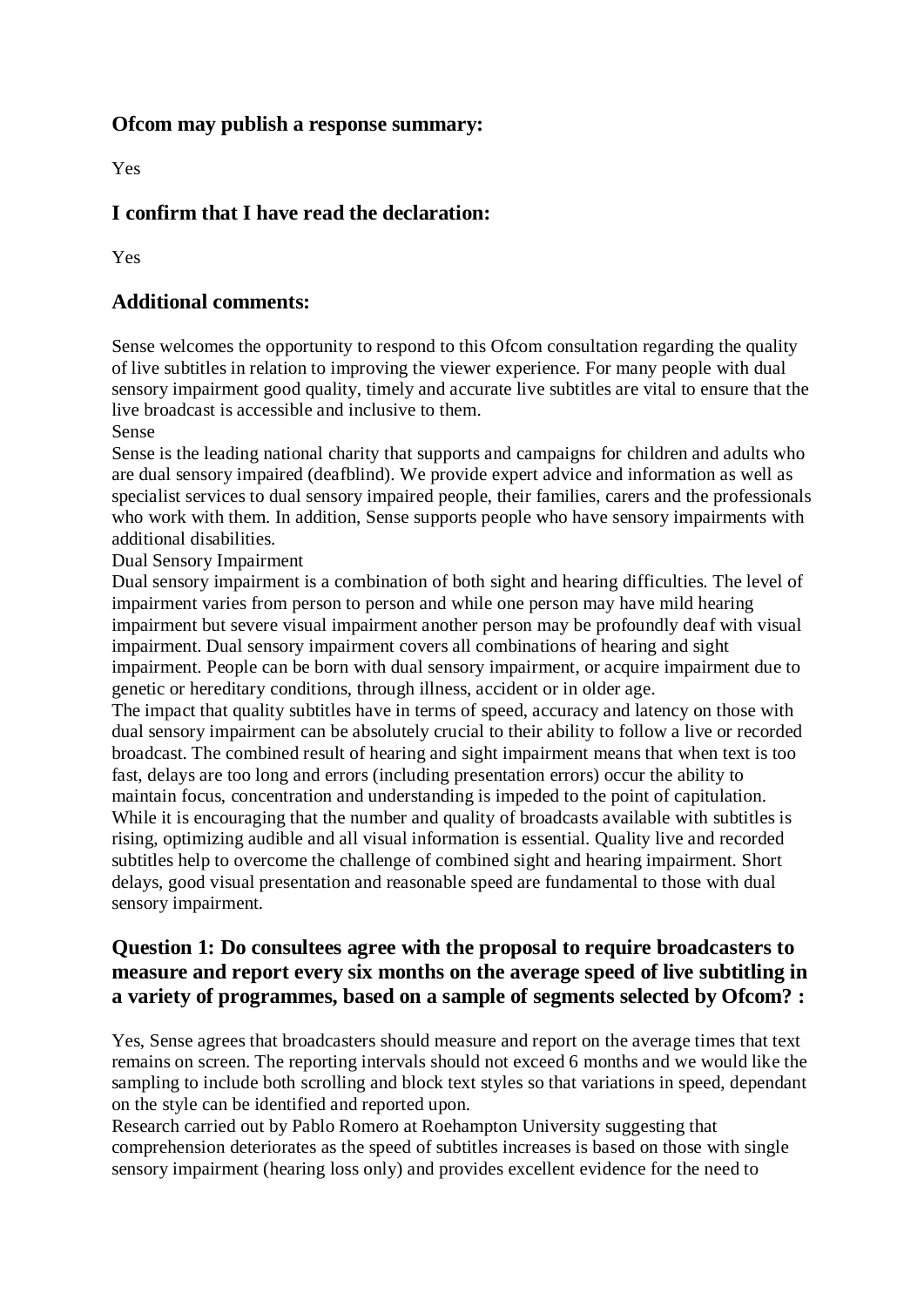monitor subtitle speed.

A vision impairment combined with a hearing impairment will impact on the speed at which a person can comprehend subtitles. And while the general point remains true, namely that excessive speeds will hinder comprehension, more needs to be understood about the specific experience of dual sensory impaired people.

# **Question 2: Do consultees consider that broadcasters should be asked to report separately on different types of live programming? If so, do they agree with the suggestions in paragraph 6.19, or would they suggest different categorisations, and if so, why?:**

Sense agrees broadcasters should be asked to report on different types of programme and we agree with the categories that Ofcom have suggested for the initial implementation of average subtitling speed reporting. However we would also like to see Sports and Weather broadcasts considered due to the variation in speed of commentary, the frequent provision of names and the value placed on such broadcasts.

Sense also feel that it would be beneficial to review these categories periodically to ensure that they provide an adequate reflective spread of current live broadcasts.

# **Question 3: Do consultees consider that the guidance on subtitling speeds should be reviewed? Do consultees agree that, for the time being, it would not be appropriate to set a maximum target for the speed of live subtitling? If not, please explain why.:**

For those with a dual impairment being able to locate and then read the text with ease at a comfortable rate is essential, yet those who were consulted in creating this response reported that they are frequently unable to keep up with the fast pace of the text. The result of which is a constant necessity to re-focus on the fast moving text, something that can be extremely difficult depending on the type and severity of visual impairment. When text is repeatedly too fast within the same broadcast the result is that the person "gives up" due to the sheer frustration and how tiring it is to concentrate, attempt to read and watch the screen all at the same time.

It is therefore essential that the speed of live subtitling is reviewed and guidance in place for those creating both live and recorded subtitles to keep within an acceptable tolerance.

#### **Question 4: Do consultees agree that it would not be appropriate at this stage to set a maximum target for latency? If not, please explain why.:**

Latency and delays are one of the most significant and frequently reported problems with live subtitling by people with dual sensory impairment. It is vital that the delay between what is being spoken and the live subtitle is as short as possible.

Optimizing all the information available from the image and text ensures that visual clues such as facial expression and lip pattern support the text and give clarity to the conversation; therefore correlation should be as close as possible. For example "if watching a news broadcast and they are going from one news item to another, the larger the delay, the smaller the percentage of the subtitles coming up will actually relate to the current news story being shown. This can mean about half of the time the subtitles shown still relate to the previous news story not the one actually on screen" (comment made by deafblind person). Audible and visual information that does not correlate can lead to poor or partial understanding and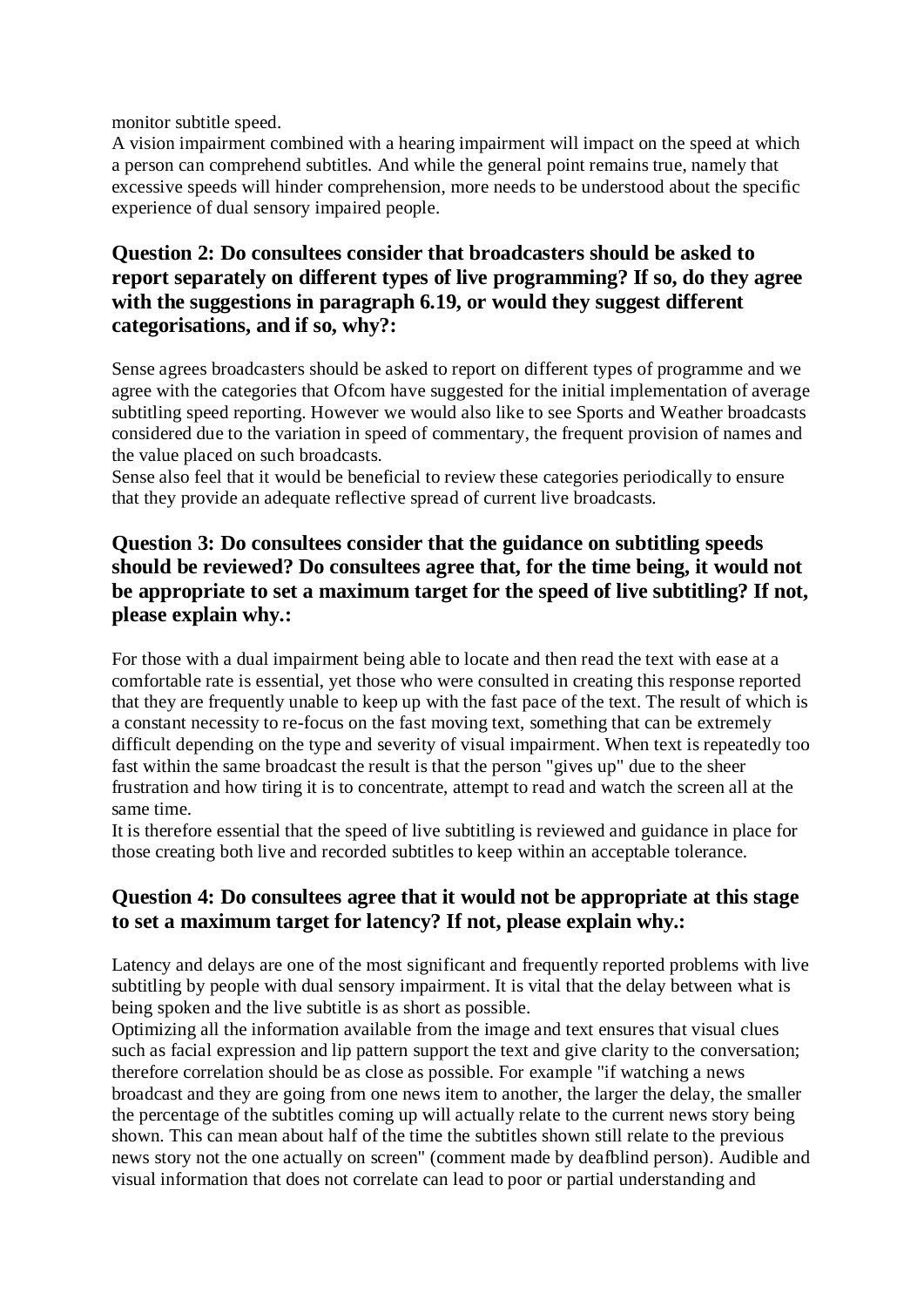therefore Ofcom should be monitoring and set a maximum target for latency ensuring that this is as short as possible within the constraints of productions.

The evidence base on subtitles and latency is based on the experience of deaf and hard of hearing people. There is a need to establish a more detailed evidence base on the impact latency has on the comprehension of subtitles for those with dual sensory impairment and Sense would welcome further research into this area.

Regular reporting of latency that includes averages and ranges will allow Ofcom, broadcasters and subtitle producers to quickly identify where improvements can and should be made to ensure that delays are kept within the guidelines. Sense agrees that at this stage it would not be appropriate to introduce a maximum target but this should be reviewed as the evidence base builds and if reporting does not drive improvements.

# **Question 5: Do consultees agree with the proposal to require broadcasters to measure and report every six months on error rates, on the basis of excerpts selected by Ofcom from a range of programmes?:**

Errors that occur in live subtitling can be annoying to the viewer as well as fundamentally detrimental when the error changes the context of what has actually been spoken. Therefore Sense agrees with Ofcom's proposal to require broadcasters to measure and report on error rates, where reporting intervals should not exceed 6 months.

Sense would hope that Ofcom reporting on errors in a transparent manner would encourage those involved in the production of subtitles to work in collaboration with each to continue to improve services. For example the subtitle production companies should work more closely with broadcasters to ensure that speakers and presenters speak more clearly and at an acceptable speed for those listening and re-speaking the information, thus reducing some errors.

In addition to the text based errors, it would be useful if reporting could also include presentation errors such as poor positioning of the subtitle, where live subtitle positioning has blocked out important visual information such as a person's name.

The presentation of the subtitles is key to ensuring that those with dual sensory impairment are able to locate, easily read and put in to context what is being said. The use of the black box behind the text itself ensures that people can quickly identify where the subtitles are and that the text has better contrast with the background. However, its placement on the screen can then cause problems at times, especially if they move between the top and bottom of the screen. While providers and broadcasters have improved the placement of their subtitles significantly, especially when providing live subtitles to sports programmes there is still improvement that can be made. For example a live broadcast that will display a persons name will have pre - agreed the position of this display, information such as this should be communicated and taken in to account of when deciding where to then position the subtitles so that important information is not blocked by the subtitle itself. Additionally increasing the use of coloured text to differentiate between speakers would be beneficial.

# **Question 6: Do consultees have any views on the advantages and disadvantages of scrolling versus block subtitles for live-subtitled programmes? Taking account of both the advantages and disadvantages, which approach would consultees prefer, and why?:**

For those that use live subtitles who have a dual sensory impairment a preference towards block or scrolling subtitle is often dependant on the type of visual impairment that they have